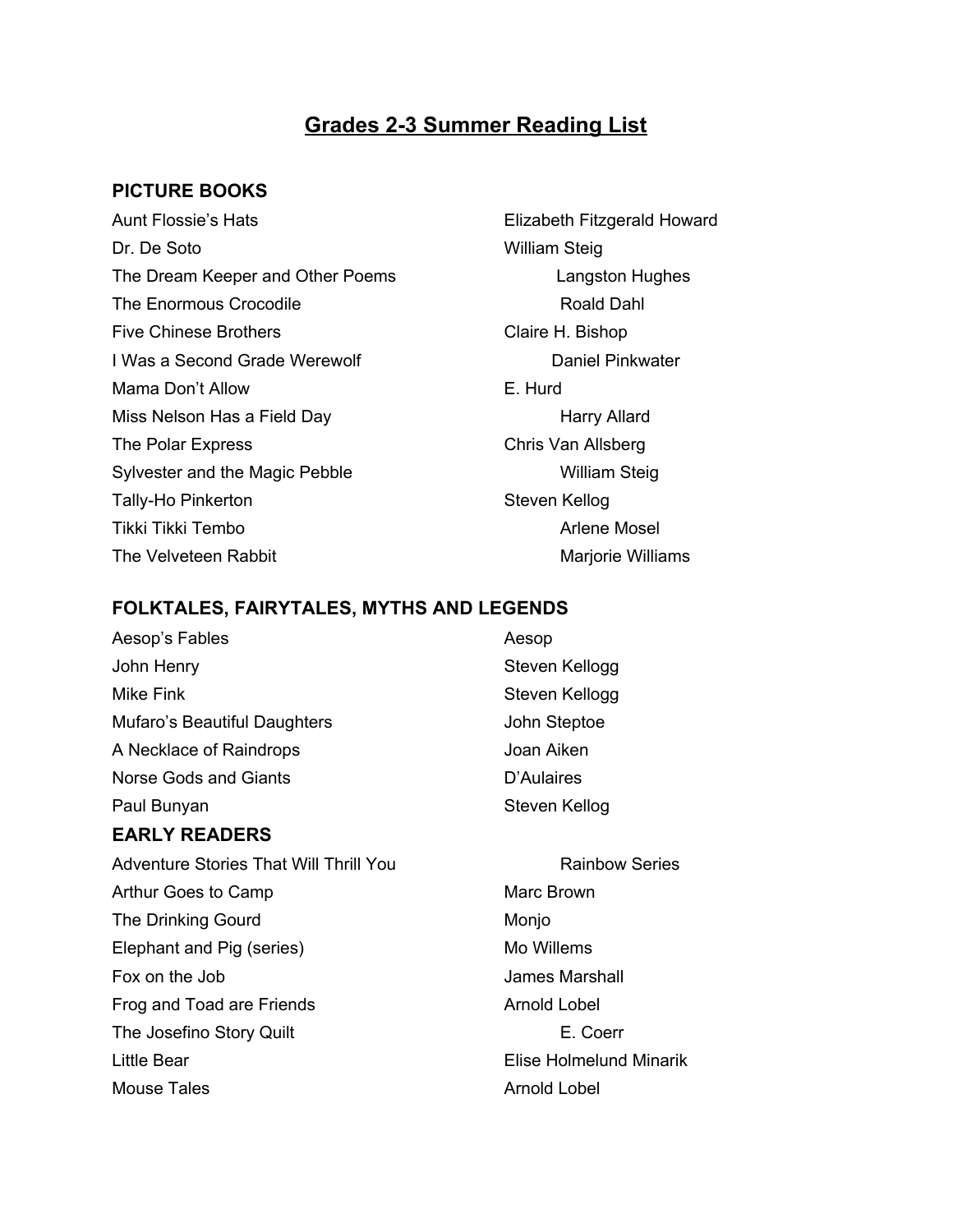Mr. Putter and Tabby Cynthia Rylant Story of Bentley Beaver, The Lilian Hoban BRIEF CHAPTER BOOKS: Cam Jansen (series) David Adler Catwings (series) Catwings (series) Dorrie and the Blue Witch **Patricia Coombs** Patricia Coombs Horrible Harry in Room 2B Suzy Kline Julian's Glorious Summer Ann Cameron Ann Cameron The White Stallion **Elizabeth Shub NOVELS** Betsy Tacy (series) Mari Hart Lovelace The Borrowers **Mary Norton** Mary Norton Charlie and the Chocolate Factory **Roald Dahl** Charlotte's Web **E. B. White** The Chronicles of Narnia C. S. Lewis Clementine Sara Pennypacker Cricket in Time Square George Seldon Dominic **No. 1988 Dominic** William Steig The End of the Beginning The End of the Beginning Fantastic Mr. Fox **Roald Dahl** Flora and Ulysses Kate DiCamillo Frindle **Andrew Clements** Harry Potter and the Sorcerer's Stone J.K. Rowling Henry and Ribsy **Beverly Cleary** How to Eat Fried Worms **Rockwell** Jackie and Me Dan Gutman James and the Giant Peach State Controller and Dahl The Last of the Great Wangdoodles Julie Andrews Edwards Little House on the Prairie L. L. Wilder The Lucky Baseball Bat Matt Christopher Mr. Popper's Penguins **Richard & Florence Atwater** Richard & Florence Atwater The One and Only Ivan Katherine Applegate Katherine Applegate The One in the Middle is the Blue Kangaroo Judy Blume Pippi Longstocking and a strid Lingren Astrid Lingren Ramona the Pest **Beverly Cleary**